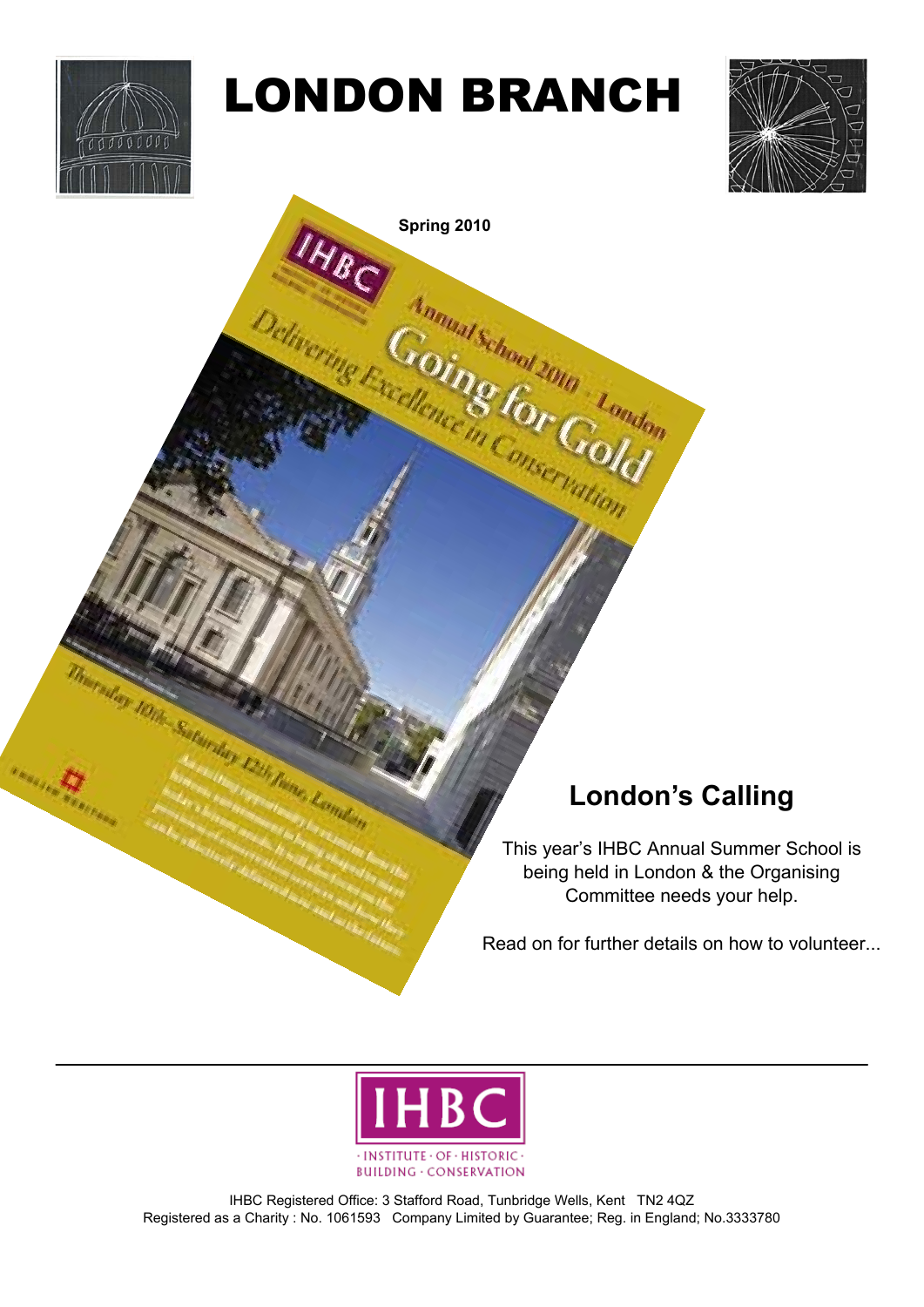## CHAIRMAN'S NOTE

"Hands up those who have read PPS5 and the Planning Practice Guide?" That is the rather school masterly question I have been asking groups of development control colleagues in my office. Yesterday, only one out of eight team members tentatively raised her hand. It's only just over a month after its publication, and perhaps it's not the first priority in a busy development controller's hectic life, but it does show that there is a need to keep both ourselves and colleagues up-to-date with new Government policy and advice.

I have to confess that I am only just getting to grips with the new document myself, and its implications for the way we work. Hopefully that process will be assisted by attendance at an English Heritage workshop. Like it or not, the PPS is here to stay, and we will all have to be familiar with its contents and how to use it.

Whilst the PPS is being rolled out nationally by English Heritage, at IHBC London Branch level, there will be two opportunities in the next couple of months to learn more about it. It was covered in the afternoon session at the joint Heritage of London Trust/English Heritage/IHBC meeting on 20<sup>th</sup> May.

In June, the topic will be covered at the IHBC Annual School. I am pleased to announce that we already have a large number of bookings, and I would like to compliment the Branch organising sub-committee for all its hard work in setting up what I hope will be a very successful event. If you have not already booked, I would urge you to do so as soon as possible – the Day School is filling up very quickly. I look forward to seeing many of you there and discussing how the Branch can help with further PPS5 training.

David McDonald

### **PPS5 Is Unleashed**

Following last year's consultation on the revised PPS15 the new guidance for planning and the historic environment has been released with little fanfare. Now termed PPS5, one can only assume this is because there was a convenient gap in the policy numbering rather than it being reflective of a shift of governmental priorities, it formally replaces PPG15 and PPG16.

As there was significant concern raised over the wording and perceived priorities of the draft PPS, not least by the IHBC, it has been revisited and certain areas have been tightened up.

That being said the fundamentals of the draft PPS have been carried across to PPS5 with a stronger emphasis on understanding the significance of a heritage asset in order to successfully manage change in the historic environment.

The most significant change from the old PPG's has been the stripping out of the guidance on designating heritage assets and the old Annex C. A companion 'Practice Guide' has been published which provides an overview as to how the policy should be implemented and interpreted, though it is important to note that it does not constitute policy itself.

For those responsible for designating heritage assets they will need to rely on the raft of best practice guidance that have been published by English Heritage, DCMS and DCLG.

Whilst everyone will have their own opinion on the merits of the new PPS5 it will undoubtedly take some time for its full implications to be understood. In the meantime there will no doubt be a flood of CPD events on how to use the new PPS.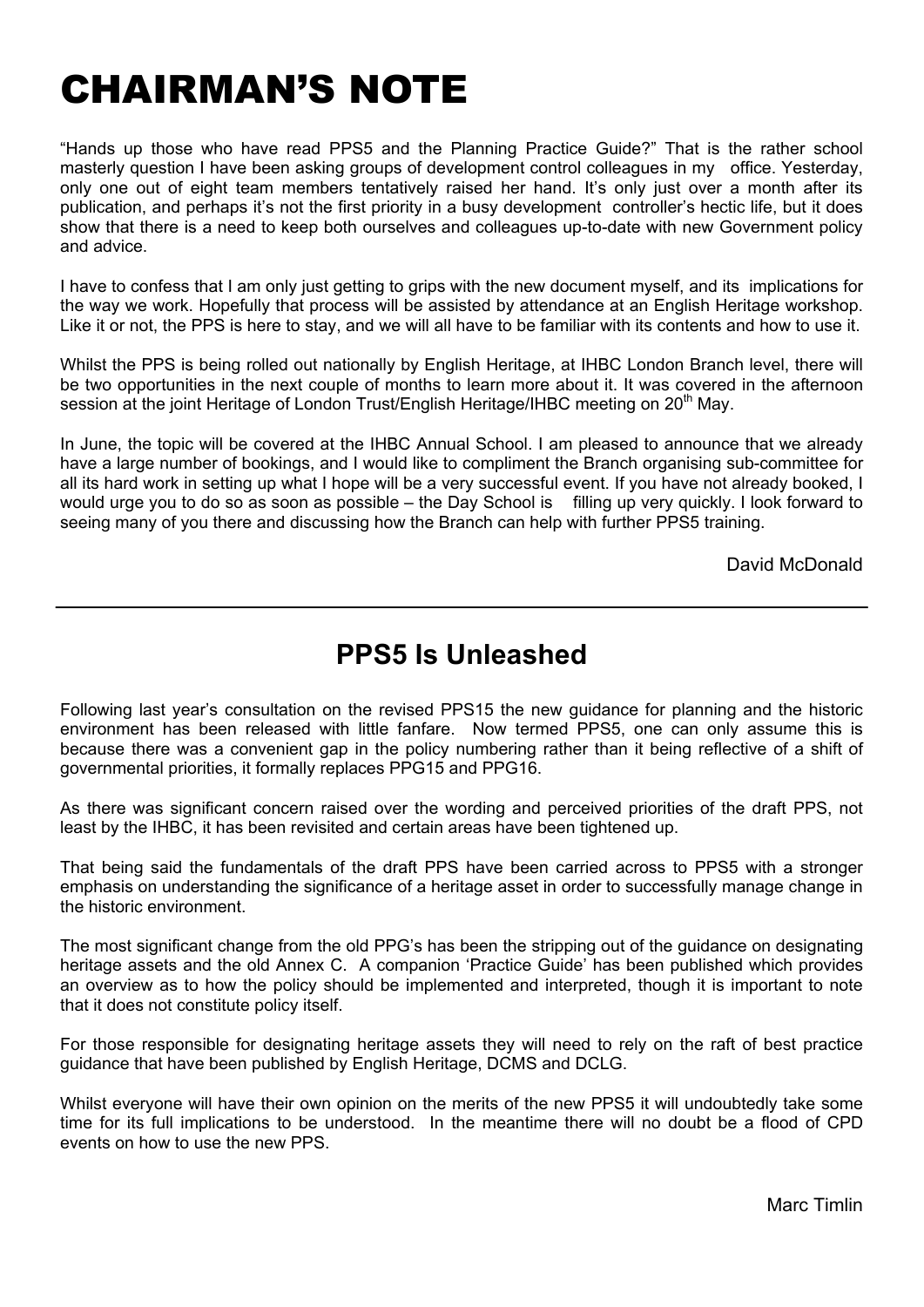### **Book Review - Silesia - The Land of Dying Country Houses**

Polish Upper Silesia was the home of my grandfather until the outbreak of the Second World War so I was particularly drawn to the latest report from SAVE Europe's Heritage.

Historically Silesia, once Polish and later predominantly German territory, had been a wealthy province and has one of the most outstanding concentrations of country houses in Europe. Prior to the Second World War nearly every village had a fine country house and these formed, along with the church, the centre of community life.

The society that my grandfather knew vanished overnight when on 1 September 1939 German planes took off from an airfield in German Lower Silesia to bomb Polish towns. At the end of the war Stalin's territorial demands led to eastern Poland being annexed to Soviet Russia and German Lower Silesia becoming part of Poland. Silesia's German population was expelled and replaced with Poles which had themselves been expelled. Understandably the new residents, who had lost everything, took time to feel secure in their new communities - Germany only recognised the Polish western border in 1991. In the meantime the country house had no role to play in territories under the control of Soviet Russia and those that were not converted to institutional use were left to rot.

It is a remarkable achievement that the author's have identified 117 country houses still standing, some barely, and in desperate need of rescue. Within 20 years the majority of these, the equivalent of grade II\* or grade I-listed buildings, will be beyond practical repair.

Crucially the report is not simply a list, it includes strategies and identifies potential new uses. Many of the country houses are ideally suited for conversion to hotels but the number that can take this option will be limited, others are identified for appropriate residential or commercial use.

One of the authors, Marcus Binney, was a co-curator of the seminal exhibition 'The Destruction of the Country House' held at the V&A in 1974. It helped lead to the dramatic fall in the number of demolitions of country houses in this country.

I very much hope that this excellent report promotes the plight of country houses in Silesia, and those across Poland, and attracts the investors that are needed to preserve these beautiful and often remarkable buildings for future generations to enjoy.

Kristian Kaminski

### **IHBC Annual School - Your Committee Needs You**

As you will all be aware this year's Annual School is being held in London (if you haven't booked your place yet I suggest you do so quickly as they are being snapped up!).

The Organising Sub-Committee has been busy behind the scenes for over a year now sorting our accommodation, tours, venues and speakers.

We have now reached the crunch point in the last few months in the lead up to the Annual School.

If you can contribute a little time each month to the Organising Committee or even better volunteer to help on the day please get in touch with Sheila Stones.

Think not of what your Branch can do for you but what you can do for your Branch!

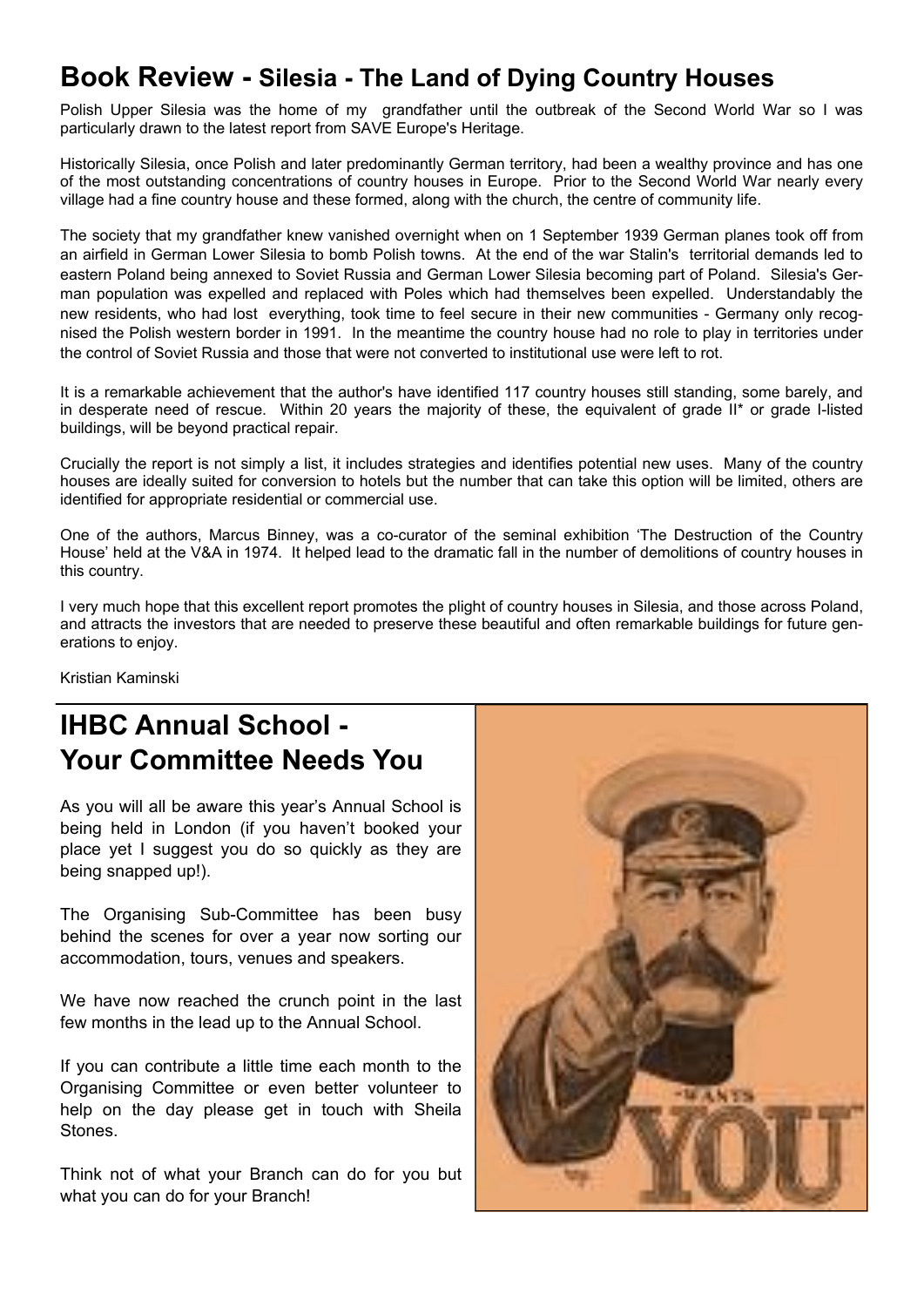### **The Restoration of Hampstead Synagogue**

The Hampstead Synagogue is located in Dennington Park Road in West Hampstead, London. Designed by architect Delissa Joseph in 1892, this building was of paramount importance to the largest Jewish community in London at that time and is the only synagogue of its era to be listed Grade II\*. On High Holly days the Synagogue still receives approximately 1000 visitors.

The restoration project started over 10 years ago to remediate the passage of time and other maintenance related signs of deterioration. Stephen Levrant Heritage Architecture, have been involved since the commencement of the restoration process. The actual contract started in November 2007, and building was officially handed back to the owners on the 4<sup>th</sup> September 2009.

The local Jewish community battled for years to restore the building, and after unsuccessful attempts to obtain Heritage Lottery Funding, they managed to raise £1.8 million through the sale of the adjoining junior Synagogue site, to be used as affordable housing, which kick-started the project. The total cost however, exceeded £3 million. Very generous donations and loans from the community and private individuals, allowed for a comprehensive restoration and reconditioning.



#### *Significant architectural features*

**Plan form:** The main Synagogue building was originally designed to address West End Lane. It was repositioned to allow commercial exploitation of the retail frontage, essentially leaving the plan form unaltered. Particular liturgical requirements of this congregation, which separate men and women, and general space requirements, dictated the working plan form. Ground and gallery levels remain very much as originally designed.

The expansion of the congregation demanded a series of alterations and additions. These were not all ideal, and have affected the original purity of form, particularly at the entrance lobbies leading to an awkward arrangement of stairs and circulation spaces at gallery level.

**Elevation treatment:** The front entrance elevation is of very high significance. The tower and flanking wings provide a powerful landmark presence in the immediate area, including the central polygonal roof, seen from West End Lane. The elevation is not as originally designed, having been extended at the wings, but the massing is still successful. The brickwork and detailing are of a high order, well proportioned and with subtle articulation and embellishment which is used in an almost Ruskinian manner to adorn structural and functional requirements. The two side elevations have a simple dignity, with well-crafted detail of equal quality to that of the front.

**Internally:** The vast open space up to the dome resting on pendentives is an inspiring piece of architectural grandeur. The relationship with the ladies gallery and choir is well handled to ensure that none of the majesty of the space is compromised. This spatial mastery is of high significance.

**Fittings / Lighting:** Virtually all the early or original joinery remains except for the front entrance doors and the lighting, replaced in the 1950/60s. The seating has been altered and added, but was largely of an earlier period, and was in a parlous condition being much patched and repaired. The ceilings and walls remained unadorned with minimal decorative relief mouldings. The draft lobbies still retain their "copperlite" glazing.

Practice philosophy applied to this project was based upon the SPAB principles of conservation - repair rather than replacement and renewal, and above all sympathetic and thoughtful conservation. Following the idea fundamental to all our heritage projects, that art of conservation is dependant upon knowledge and experience of historic methods of construction, a thorough investigation of the existing fabric was conducted. This approach allowed for a holistic understanding of the building, both as a whole and as a collection of component parts, informing how it should be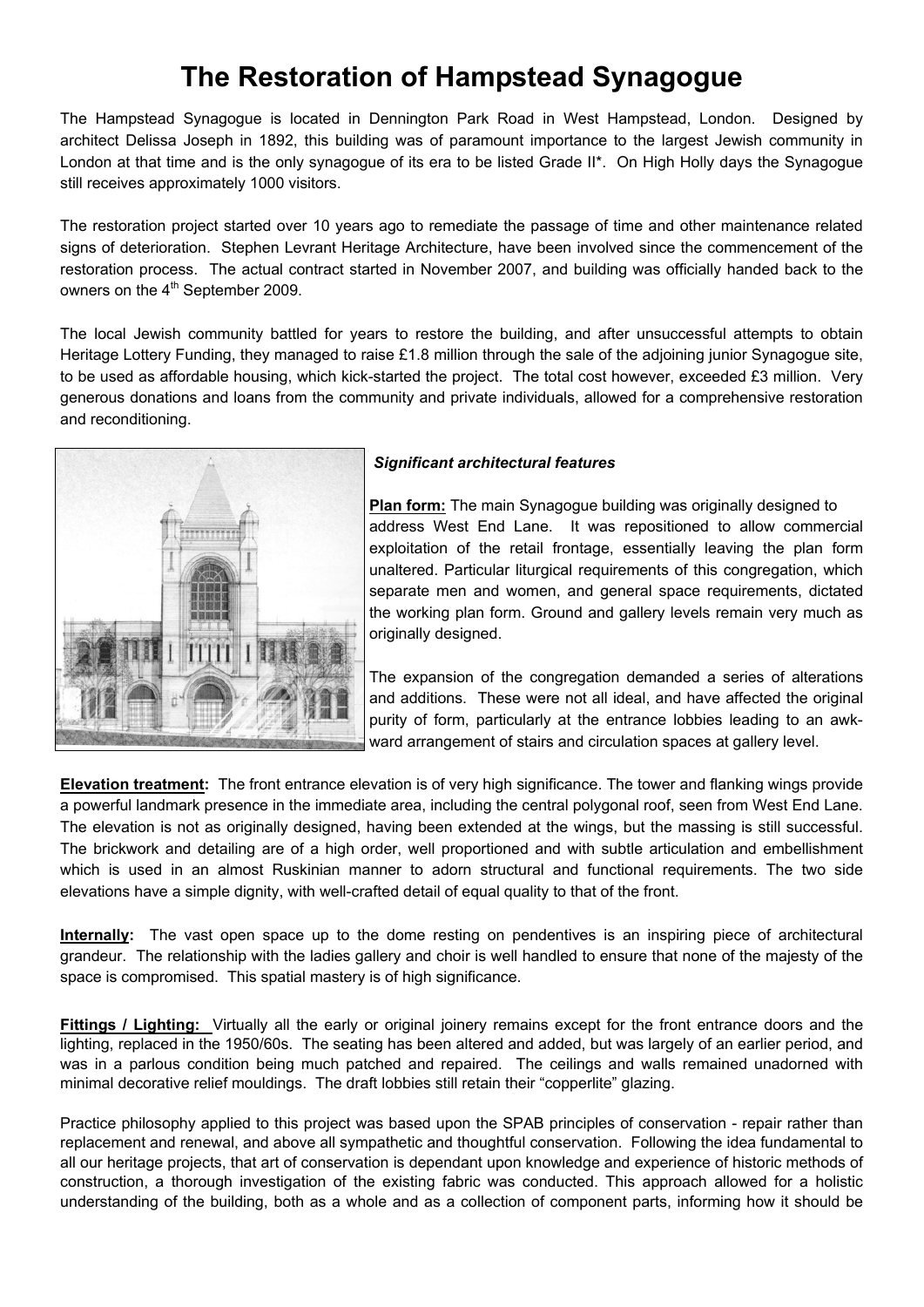treated or preserved. We believe that the secret of preservation lies in a well considered programme for detailed maintenance regime.





#### *Specific research carried out and how it affected our decisions*

A comprehensive Historic background research has been conducted, as well as detailed survey of the condition with appraisal of the significance of the external and internal fabric before any works started. This research informed our decisions on repairs and refurbishment guiding the overall conservation approach. More detailed investigations e.g. mortar, or paint analysis, were carried out, once the works started, to ensure that sympathetic materials were used. Moisture levels were measured in the walls, to inform which finishes would be most appropriate. The original fabric in the building has been retained, and wherever possible salvaged, refurbished and re-used. Bulging parapet walls were re-built using same bricks; good slates from roofs were re-used after installation of roof insulation. Seating removed to improve the layout and circulation within the building was re-used for timber repairs and removed doors were recycled for repairs of the remaining doors.

#### *Use of traditional materials and repair techniques*

The main lighting, designed by Bruce Kirk of Light Perceptions is based upon the original fittings of 1902, using traditional materials, but designed to provide high quality levels of illumination throughout.

Perhaps the greatest challenge was the high level of repairs involved in the redecoration of the Dome, which features intricate plaster work and spectacular stained glass windows, some of them designed by William Morris' company. The windows were cleaned and repaired and are now illuminated by specially positioned lights, giving the Synagogue a spectacular glow, externally at night.

The sympathetic restoration works and modernisation of the services, carried out on West Hampstead Synagogue, by the long-established building contractor, Stonewest, have stunningly transformed this historic building, ensuring for the foreseeable future its continued survival in its original use.

The building is now ready and fit to be used for another 100 years, perpetuating and enhancing its original splendour. In recognition of this work the Hampstead Synagogue has received the first award for the conservation and restoration of a synagogue from the Royal Institute of Chartered Surveyors.

> Miriam Volic Heritage Architecture Ltd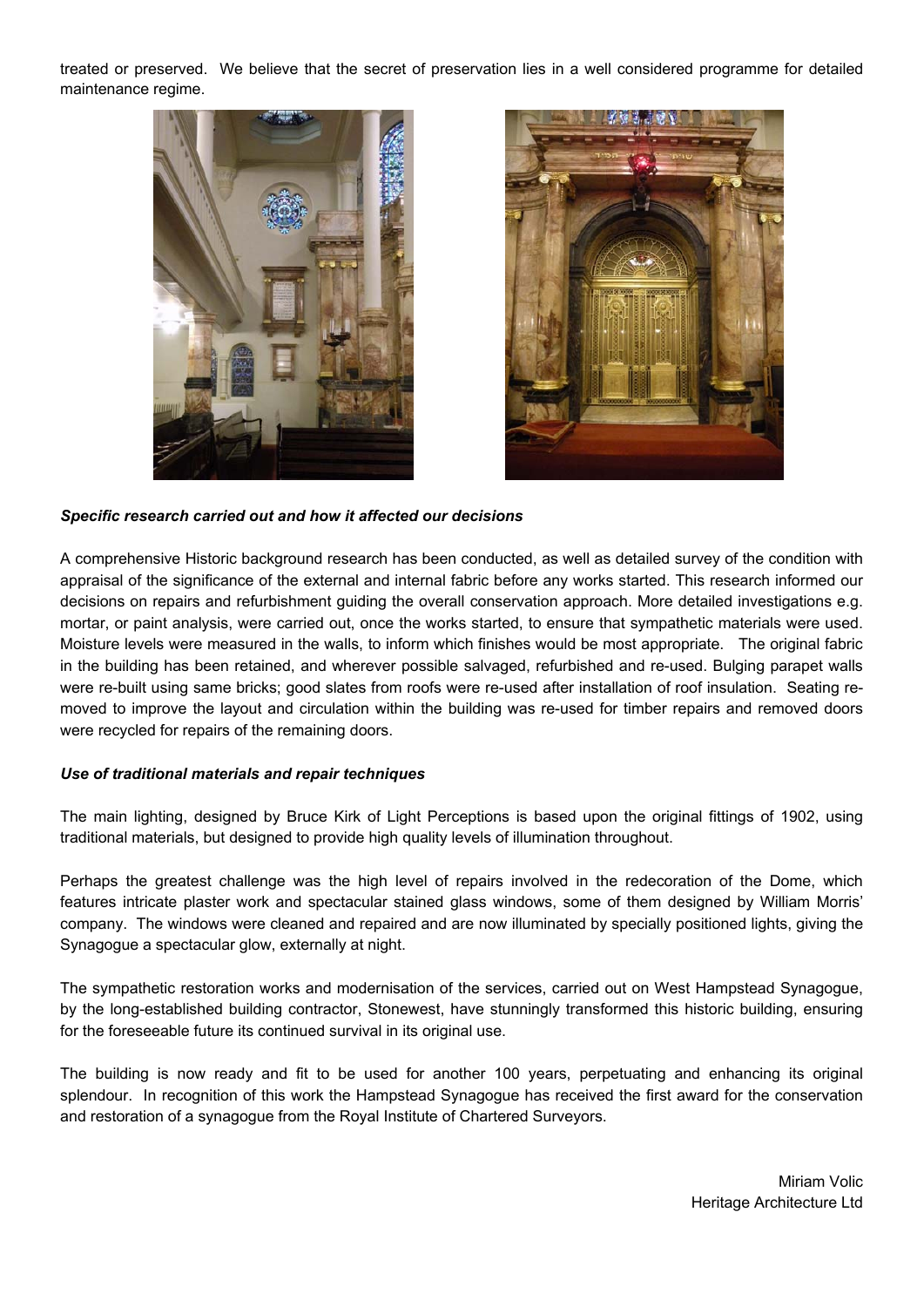### **Moggerhanger - A Forgotten Gem**

'I rode my horse to Barnet, collected the stage coach to Biggleswade and had a brisk 5 mile walk to Moggerhanger House for a site meeting with my dear friend, Godfrey Thornton' – words which could have been said by John Soane during his time working at Moggerhanger House, near Sandy in Bedfordshire.

By that time, too, supplies could be brought from London by ship and then up the river Ouse and craftsmen could make that journey to work relatively easily.



Soane worked for 3 generations of the Thornton family beginning in 1792 and completing in 1833 with the reglazing of the greenhouses after a storm. Godfrey Thornton was a director of the Bank of England and appointed Soane to make major alterations to his country residence, Soane having recently redesigned the Bank of England.

Many features were tried out at Moggerhanger which Soane then later used on other properties, according to Peter Inskip of Inskip & Jenkins Architects, such as the tribune and the telescopic chimneys. Also, as Peter discovered, the Moggerhanger archive is the second biggest, after Lincoln's Inn, of all the Soane projects. The Thorntons were very private so were not keen on publicity and very little was known about the house.

Peter was able to trace the early work of late 18thc and the later work of early 19<sup>th</sup> c through the architectural details – early stepped mouldings and later sunk mouldings used from 1806 onwards derived from reeds in the river Ouse. Also samples of early and late ironmongery were found lost under the floorboards and were copied and replaced.

From 1919 to 1987 Moggerhanger was a hospital so a lot of the architectural detail had been lost, such as the door handles, and the dado rails hidden under wallpaper. All the beautiful graining in the hall by William Watson, Soane's decorator, had been hidden under layers of hospital green paint and was just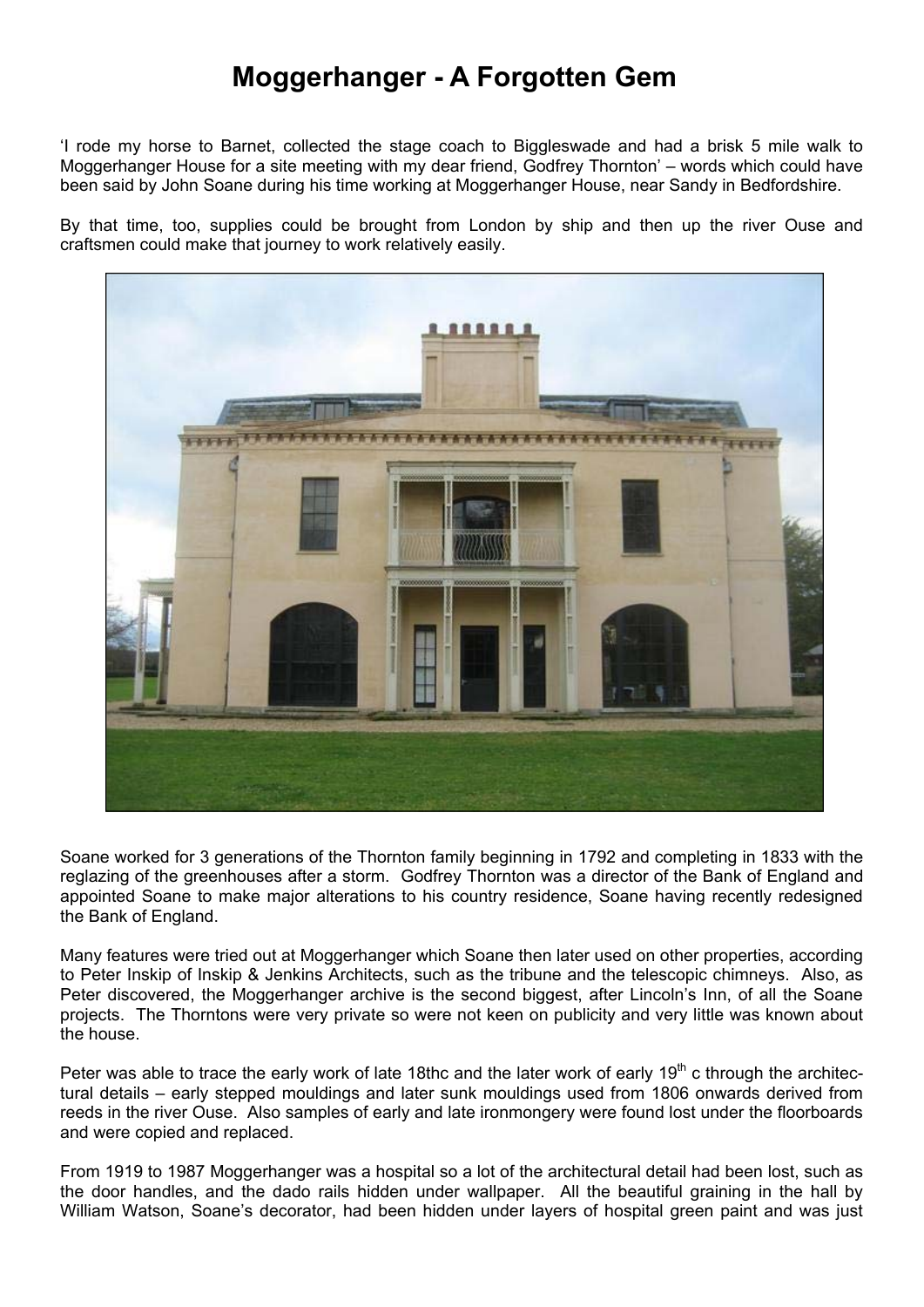waiting to be revealed in all its glories. Catherine Hassell did paint research so the original paint colours have been reinstated.



The main area of decoration was the Hall and Mrs Thornton's boudoir otherwise the decoration was very simple – plain paint and small design wallpapers.

The last recession saved Moggerhanger from developers and a conversion to flats and was sold to a Christian group 'Harvest Vision' as a Christian conference and training centre. As the Thorntons belonged to the Clapham Group, a Christian group dedicated to improve social conditions of their day, this is a rather nice progression for the house.

Peter's talk and slide show whetted our appetite for the tour round the house which was fascinating, particularly how the tribune was discovered. Thinking the area, a small hallway, was a bit dark and thinking on ways to lighten it, the ceiling was investigated and low and behold the tribune, an oval opening in the ceiling, top lit from above, was uncovered.

After a delicious lunch in the centre Drawing room we toured the gardens which has just won a grant for their restoration. Repton supplied two red books for it. He was working for the Pyms at Sandy 5 miles away for 5 guineas a day.

It seems sad that the house is full of donated office furniture and antiques from a local dealer but they do have a very nice carpet in the Library which was donated by an American who discovered it was too big for his room!!

Our thanks to Peter Inskip for a great day and fascinating talk and tour – he made it come alive for us with all the stories and snippets of information. Also thanks to Nicolette Duckham for instigating it with Peter.

Kate Ainslie Williams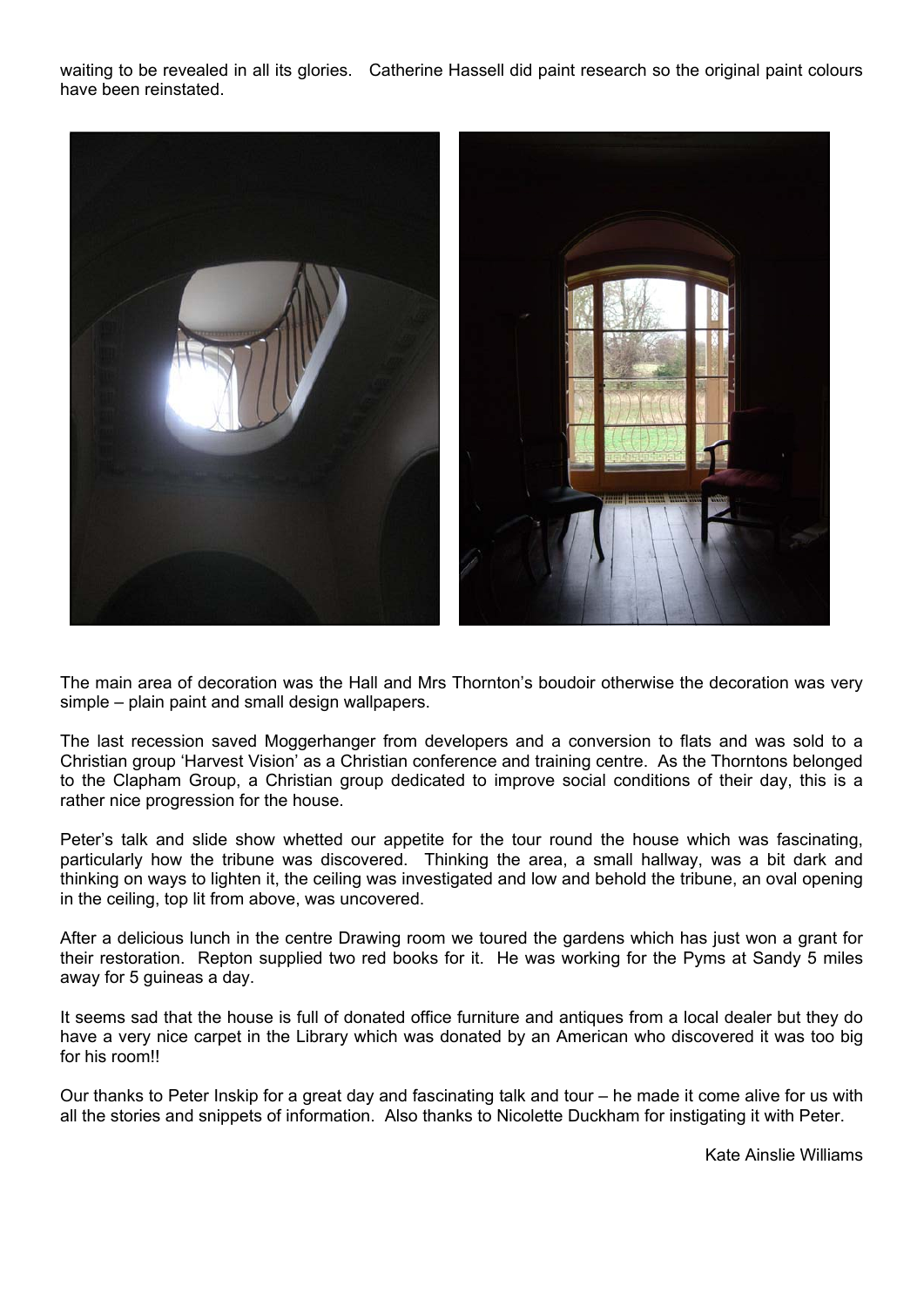### **Lillington Estate - Conserving a 'Modern' Success Story**

Pimlico, in the City of Westminster, is characterized by the noble Regency architecture of the Georgian planner, Thomas Cubitt (1788–1855). In stark contrast, post-war sporadic development in Pimlico has included the awardwinning 1960s housing estate, Lillington Gardens Estate. Designed by the architects Darbourne and Darke, following a national open competition in 1960/61, this architecturally celebrated site has Conservation Area and Grade II and II\* listed status.

London based architects, MRDA Architects and Conservation Consultants, have been appointed by the estate's management, CityWest Homes, to assist in the complicated task of managing and maintaining this central London listed low-rise, high-density housing estate. As well as the production of a Conservation Management Plan for the site, MRDA have designed and implemented a new access and security regime.

The 12-acre 'island' site comprises 780 residential properties and houses approximately 2000 people in 14 housing blocks. The dwellings, leased and rented from the local authority, are accompanied by residential amenities including public houses, shops, Pimlico Library and hard and soft landscaped areas. The estate was developed in three phases (1964-72) which, though displaying individual design characteristics, are unified under the same original style and character. Each phase of the project reflect the lessons learnt from the previous design phase. The design of Phase 3 is more suited to the developing needs of the residents, with the incorporation of a low rise solution, gardens and a sense of individual house-ownership.

Longmoore Estate, located to the west of Lillington Gardens Estate, was also designed by Darbourne and Darke and was completed in 1980.



Darbourne and Darke's design of Lillington Gardens was influenced by the character of the area: green spaces such as Warwick, St George's and Vincent Squares, Bessborough Gardens and the terraces of the surrounding buildings. The external scale takes reference from its neighbouring buildings on perimeter streets. Most significant is the Church of St James the Less, located within the centre of the site, whose identity was to be re-established by the scheme. The Church represents the first work of George Edmund Street (1824-1881) in London and is Grade I listed.

Lillington Gardens Estate has become generally acknowledged as one of the most highly successful high density developments in central London. Writing in 1972, the Architect's Journal notes that, 'since the first stage completion in 1966, Darbourne and Darke's Lillington Street has, perhaps, been the most illustrated, most visited, most eulogised housing scheme in London.' The scheme has won four major architectural awards: the Housing Design Awards, 1961; Ministry of Housing and Local Government Award for Good Design, 1970; RIBA Award, 1970; and RIBA Commendation, 1973. In addition, Lillington and Longmoore Gardens Estate was the first housing estate to achieve a Green Flag Award in 2007/2008.

A combination of three, four and six storey blocks (of houses and maisonettes) form an enclosing wall around the site with 'wings' pushing into the interior. The design is celebrated for its series of flowing interior spaces that are reflected in the spatial complexities of the enclosing elevations. There is a notable absence of monotony and predictability of form which has been strongly influenced by vernacular form. The scheme reflects the architectural trends of the 1960s of broken skylines and elevations with projection and recession.

The well-planted interior landscape is a dominant element of the scheme. The series of spaces provide the maximum area for pedestrian use, and with a minimum of road penetration within the interior of the site.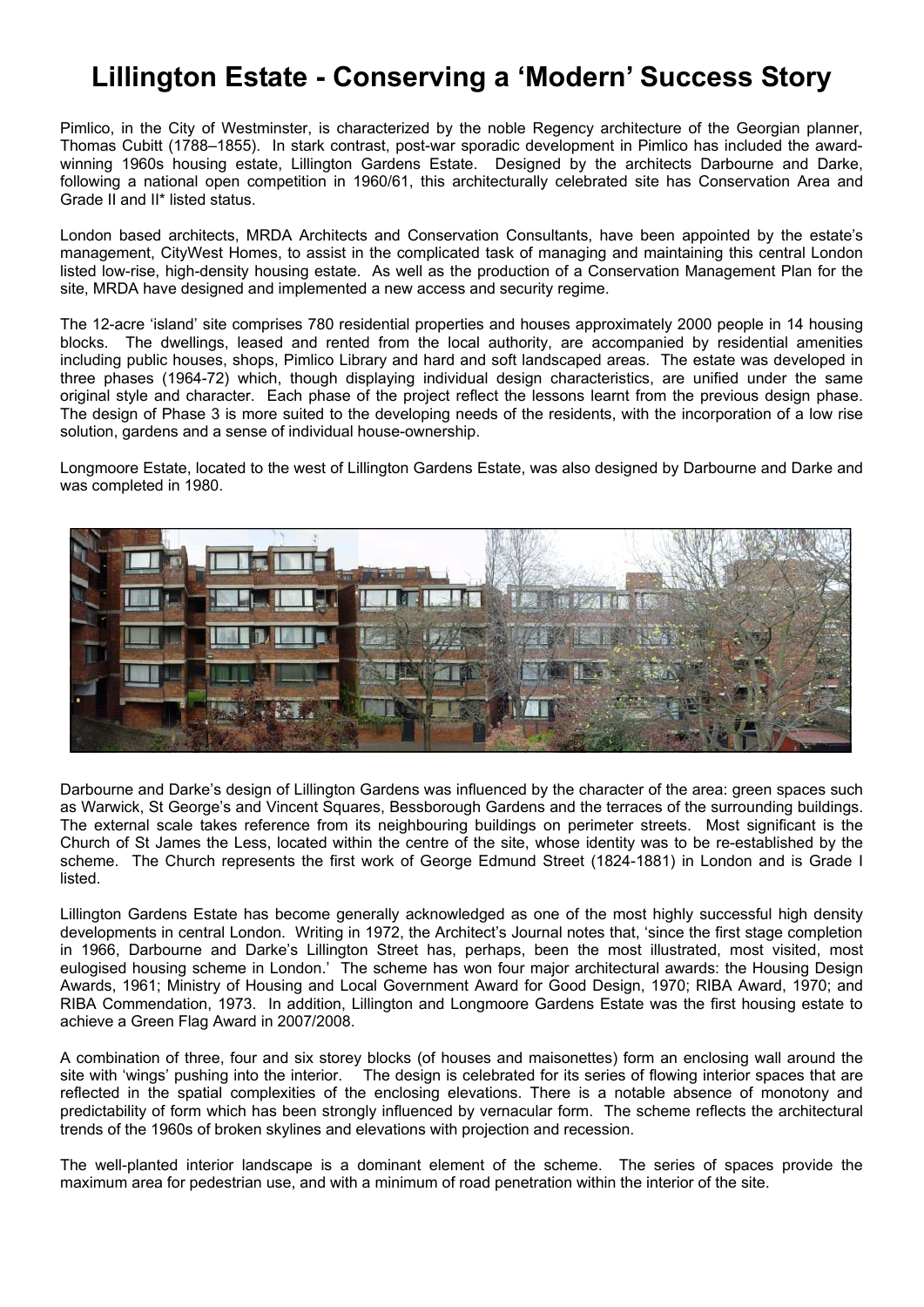A series of split level units are accessed by 'a wide brick paved 'street' which occurs twice above ground level in the eight storey blocks and once in the six storey blocks. The 'street' is broadly planted, projecting into the sun and the rain. These roof streets were intended to offer a high degree of privacy at this level. This policy has been largely successful; however, there have been problems of security and some vandalism. Concerns of anti-social behaviour and the residents feeling unsafe has led CityWest Homes to implement a phased access control scheme within a portion of the estate.





In addition, MRDA have been commissioned to produce a Conservation Management Plan for the listed estate. Detailed site and condition surveys have served as the basis of the Plan and are informing the production of management strategies as well as revised roles for occupants on development and change. The Conservation Management Plan is informing current and future programmes of repair and maintenance. There is particular reference to rationalisation of later accretions, such as television aerials and satellite dishes.

> Jessica Cook MRDA